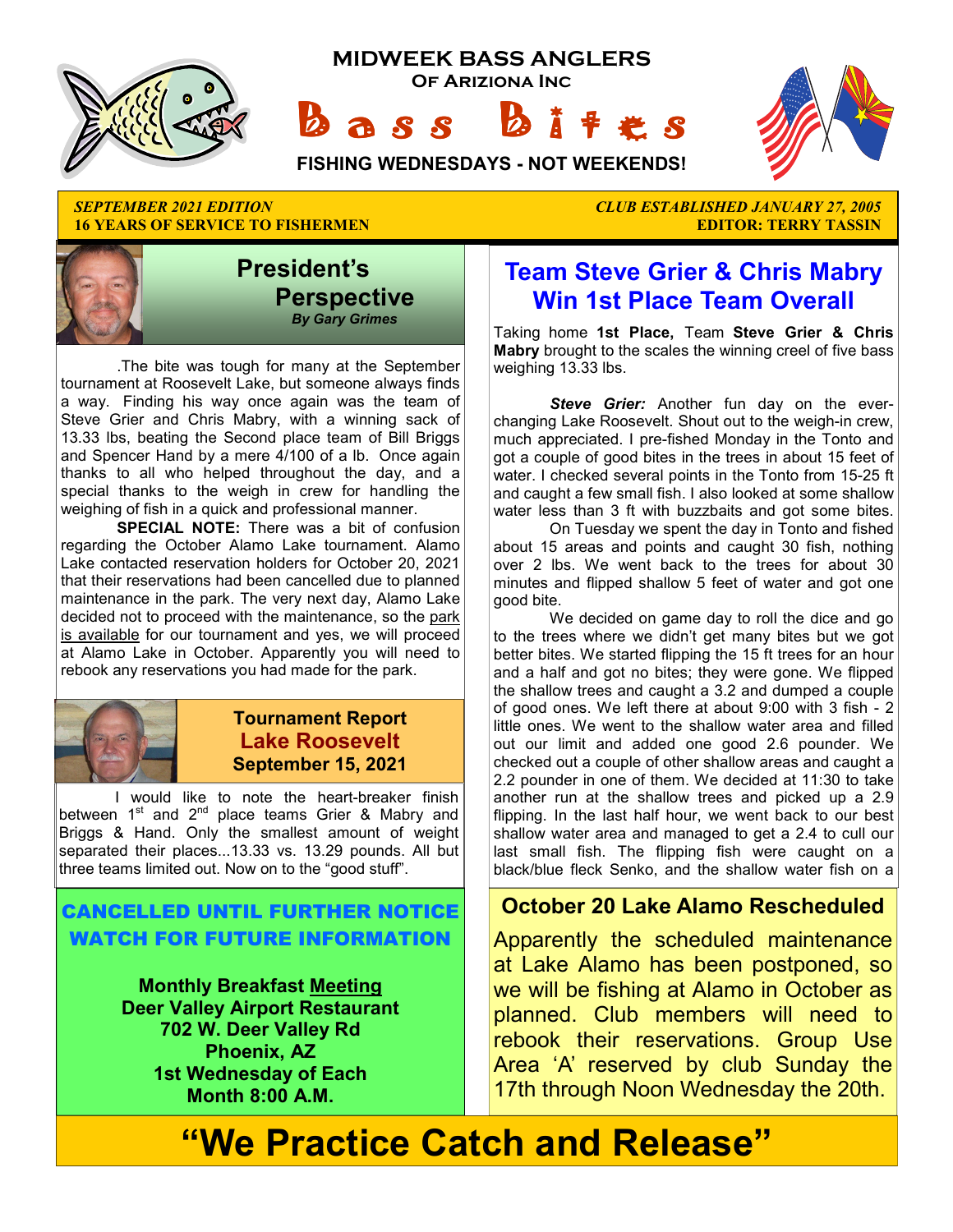#### Page 2



*1st Place Steve Grier & Chris Mabry 2nd Place Hand & Biggs* 

white buzzbait and a spinnerbait. It was a really fun day. It was great to fish with Chris Mabry; he's new to the club and learning a lot. He fished hard and caught the fish that put us over the top. I enjoyed the day on the boat with him.

 *Chris Mabry:* Prefishing on Tuesday we tried to get a few fish on Topwater but the bite was nonexistent. We changed to drop-shotting structured areas from the shore to 30 feet deep and caught about 30 fish with none over 2lbs.

 Tournament day I was out of my element while we were flipping in the trees. It was dead for about 1.5 hours except one small fish. We travelled to a shallow

#### **Next Meeting - Next Tournament**

Our next club meeting for 2021 scheduled for **Wednesday, 6 October** starting at 8:00 AM, at **Deer Valley Airport Restaurant** (just one mile north of I-101 at the intersection of 7th Ave & Deer Valley Road) **has been cancelled** due to the Corona Virus situation. Pairings will be announced by email when completed.

The next club points tournament is scheduled for **Lake Alamo** on **20 October 2021.** Club launch headquarters and weigh-in location will be announced. Tournament hours are **Safe Light to 3 PM.** 



cove where Steve threw a buzzbait and I threw a spinnerbait. We started seeing more fish and began culling the smaller ones. We went back to flipping trees and Steve culled a few more fish. Then we went into a shallow grassy area Steve was throwing a buzz-bait and I was throwing spinner baits. Steve culled a few more and I thought I was snagged but picked up my best fish just over 2lbs. Next we travelled to a nearby stand of small trees and Steve culled another fish. Steve wanted to travel back to the previous shallow cove to try to catch a nice fish that he spotted following a fish he caught earlier in the day. Believe it or not he caught that fish on a buzzbait and we culled our last fish for our final five fish.

 Fishing with Steve was a great pleasure and we both had a good day. As usual when fishing with this club I was taught new techniques and ideas to help me in future tournaments.

### **Bill Briggs & Spencer Hand Drop Shot To 2nd Overall Finish**

In **2nd Place** Team **Briggs & Hand** weighed five bass for a total weight of 13.29lbs. Thanks to Spencer's 3.61 lb bass the team also won **2nd Place Big Bass** honors

*Spencer Hand*: Bill Briggs and I had a chance to prefish Roosevelt on Tuesday and put together a good plan for the tournament. However, we did not stick to the plan very much. Pitching Square bill cranks in the shallows did not pan out and most of the points were covered by our fellow competitors; so we found a good empty point and started Drop Shotting. I had caught a good 2.5 pounder on a Morning Dawn DS with chartreuse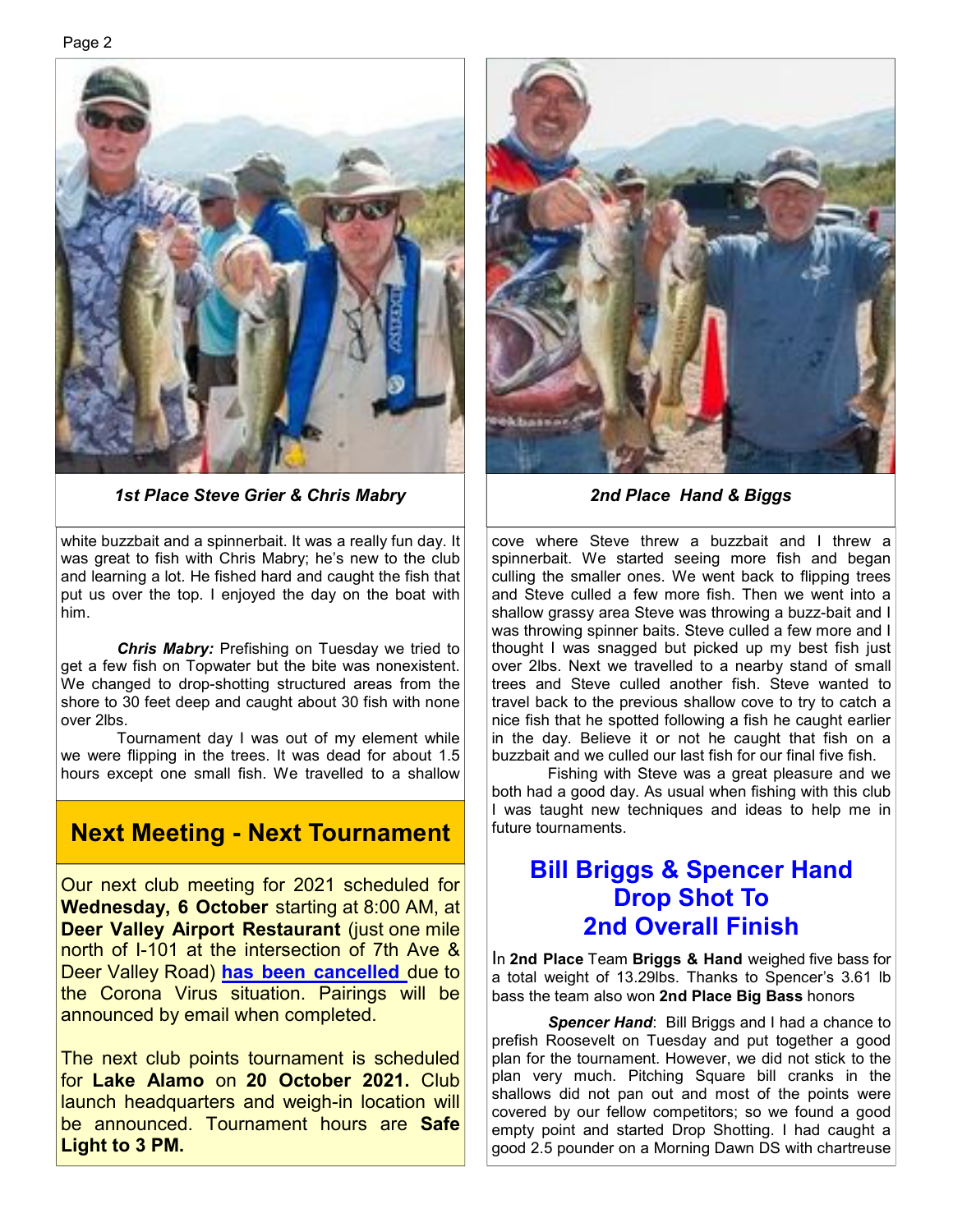

*3rd Place Worchester & Goettl*

tip. I ended up using that setup all day and we sat on the same point almost all day. We caught 4 more small ones for a limit then wound up culling out those twice and that made a nice limit. I caught the big one (3.61) around noon on the Drop Shot.

 Bill is a great fisherman and he out fished me on Tuesday. I hope to draw him again in the future.

*Bill Briggs:* I thank God for another good day on the water. We started out throwing shallow crank baits around brush in shallow water but that didn't work as well as it did in practice. Being boat number 31 I was sure the points we wanted to fish would be occupied and they were; except for one. We spent almost all day on that point catching a limit of small ones first. Then the bigger fish moved in and we culled all of them within a half hour. Then it slowed down but we caught and culled throughout the day on the same point. Thank you Spencer for being a great partner and thanks to the weigh team and all others that make these tournaments happen so smoothly.

### **Team Andy Goettl & Don Worchester Fish Deep For 3rd Place Finish**

Team **Andy Goettl & Don Worchester** weighed five bass for 12.23 pounds and took home **Third Place** 

#### **Membership**

As of September 17, 2021 the Midweek Bass Anglers of Arizona consists of **131**  active members.

honors.

*Andrew Goettl & Don Worchester***:** Don called me the day that Terry posted the boat/partner draw and I was disappointed to have to tell him that it was unlikely that I was going to be able to get out to pre-fish. He took the news in stride and tried to find a partner to get him out on the water a day or two early, but he was unable to find anyone. We were truly going into this one blind. I met up with him in the morning and we got all loaded and ready and headed over to the morning meeting to get our names and money into the side pot and it was there we came up with a plan. I asked him if he would rather catch more fish and hope for a few big ones or try and actually win one. He didn't hesitate a millisecond and said we need to try and win it. I said I figure there might be a top water bite and a flip bite in the creek and if he didn't mind a long run we could go give it a shot. I also mentioned that it can be a bit of a "Hero or Zero" kind of deal, but I was willing if he was. He basically said, "Let's do it" and we solidified our "plan".

 We were boat 23 and I am sure at least one or two teams were already fishing before we ever left the no wake zone, but we were committed and off we went. We were coming up to Cholla ramp at 70 MPH and bouncing over a few wake waves and Don had a grip on the Passenger Console with his head down, and I felt a pang of guilt. I shouted over the wind and the Verado's supercharger, "Are you alright?", and he just smiled and said, "Makes me feel alive". I decided I was going to like this guy.

 Anyway, we made the run up near Indian Point and started throwing some topwater lures and in about 5 minutes I put a solid 3 pounder in the boat. I thought it was going to get crazy and we were in for some fun, but that was the last thing I caught on the Spook. We fished the shoreline for another hour with no more takers.

 I moved the boat into the trees up in Tonto Creek and we started throwing all kinds of things. Here is what didn't catch fish in the Tonto Creek for us: Squarebill, Rattle Trap, Drop Shot, Texas Rig, Shaky Head, Jerkbait, Rico, Spook, Spinner Bait and finally a Chatterbait. I had a Flipping rod set up with a  $\frac{3}{4}$  oz Tungsten head and a Missile Bait D-Bomb that had been in my rod locker from the Martinez tournament and I grabbed it. I got to the end of a small run of dead trees and 'tick'...BAM! I swung another 3lber into the boat. We fished around for at least another hour or so and I managed to get a small bass pitching and a good 2.75 lber into the boat. After that, things slowed way down. Now in hindsight, maybe we should have stayed in the creek looking for 2 or 3 more quality bites, but we decided to start hitting some spots in the main lake.

 We managed to fill out the limit and cull a few times on main lake spots in 15-20 feet of water using Shaky Heads and dropshot and worked our way up to our 12.23 lb bag. All in all it was a good day and Don is a real pleasure to have in the boat. Nobody got hurt, nothing on the boat broke, I got to go fishing when I should have been at work, and we managed to make a little money. A good day.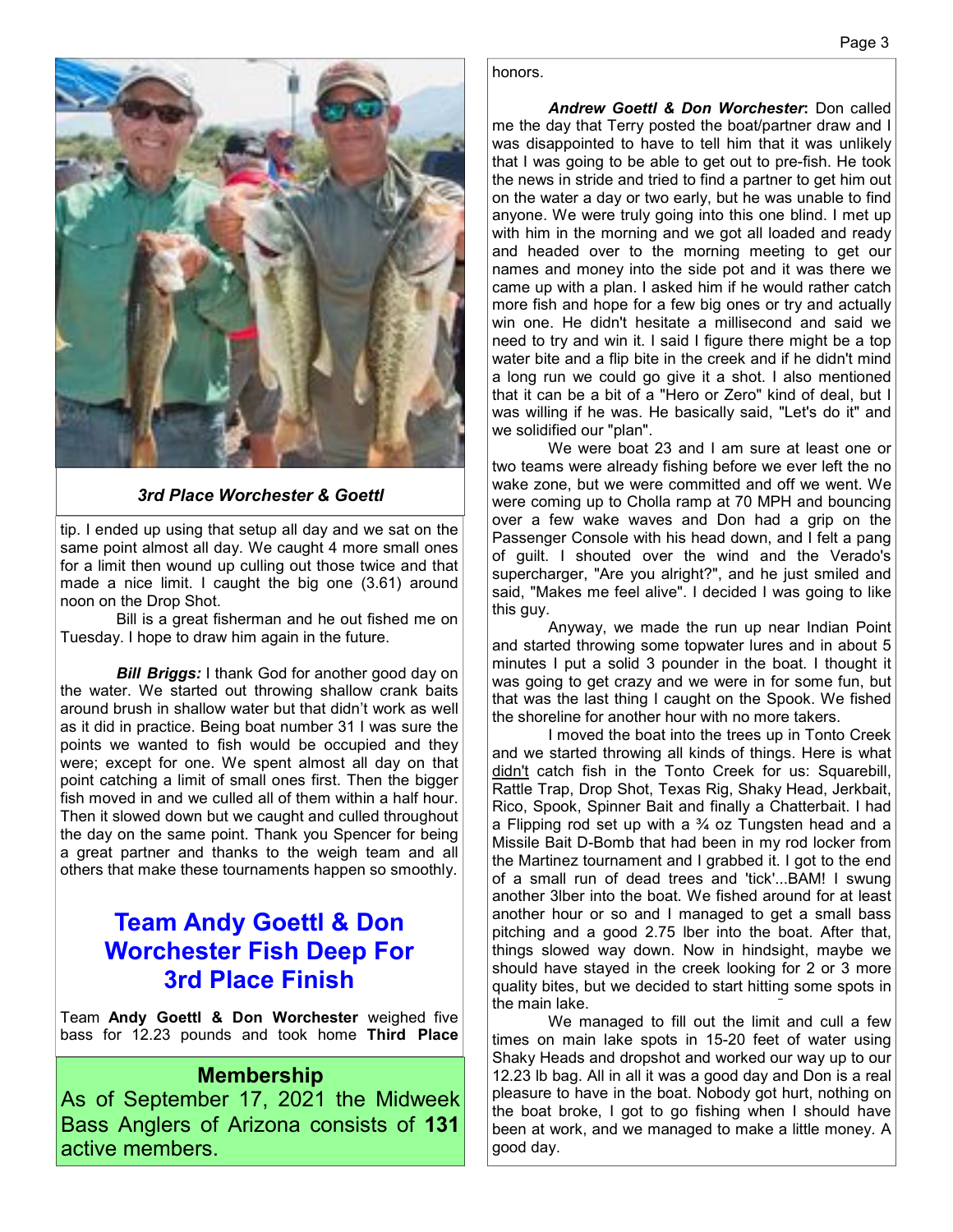

*4th Place Rubenstein & Senft* 

### **Senft & Rubenstein Work Main Lake Points Take 4th Place**

Taking home **4th Place,** Team **Gary Senft & Steve Rubenstein** weighed five bass for 12.13 pounds and took home **Fourth Place** honors.

*Steve Rubenstein:* This month's tourney was a great time. First Gary Senft and I would like to thank our tournament director Gary Martlage and the weigh in crew for continuing to do such a good job. Also congratulations are in order for Steve Grier and Chris Mabry for winning the tournament. Same goes for all the other winners.

 I was fortunate to draw Gary Senft as a boater, and we had a great day. I pre-fished last Friday and Monday and had a tough time; however, Gary did well pre-fishing. Our pattern for the tournament was to stay mid-lake and fish points. We started on points and began to catch fish on Texas rigged brush hogs. I caught the first 2 keepers each being around 2 lbs. Then Gary started catching fish as well. By 9:00 we had a limit and we figured it was time to start looking for bigger fish. We

#### **Tournament Statistics**

Sixty-eight contestants fished 7 hours each, bringing 160 bass to the scales for a total weight of 283.53 pounds with a 4.17 pound average total catch per fisherman. The average weight of each fish was 1.77 lbs. All but four fish were released alive back into the lake after weigh-in to fight again another day.

changed location several times staying on points, Even though we were catching fish, the fish were smallish. Then Gary took us to this one point, and we were graphing nice fish and that's when we started catching them, mostly on brush hogs. I tried a drop shot, but only caught some small fish that would not help. So, I went back to brush hogs. Gary was able to stick a couple of nice fish that we culled. All our keepers were caught on brush hogs. We kept circling this one point and kept catching fish and culling up. With about a half hour left in the tournament, Gary hooked a real big fish, and fought him to the boat. She was inches away from my net. Then she jumps, head shakes, and breaks the line. What a heartbreaker. By then with ten minutes left we moved a few hundred yards to the next point. Gary catches a fish that culls, and then I catch one that culls as well. We caught lots of fish and we had a decent bag. I want to thank Gary for imparting a lot of knowledge to me. To be honest, as a newcomer to Arizona, it has been tough learning a new way of fishing here. I want to thank Gary and all my previous partners for all that I have learned to date. Also, kudos to the club for the format of changing partners each month. See everyone at Alamo.

 *Gary Senft:* Great job again Steve and Chris for winning 1st place. My partner Steve and I kept it simple. We just fished points in the main lake. We tried a lot of different techniques like drop shot, Texas rigs, and Carolina rigs. Texas rigs worked best for us using brush hogs, 7" worms and zoom small crawdad baits. We caught 24 bass and had a good time fishing together. We did loose one good fish at the boat. Thanks to the weigh in team you guys did a super job. All our fish were caught 10 to 25 feet deep.

# **Team Jack Hughes & Jon Andrews Work Salt Finish 5th**

A five fish bag weighing 11.66 lbs was enough to earn Team **Hughes & Andrews** the **5th Place** money.

*Jack Hughes:* I fished with Jon Andrews for the second time in two years. Jon may have an equal in the club as a co-angler but there are none any better to have in your boat. I also want to comment on Floyd Vaughan, in my opinion the job Floyd does in controlling the boats during the launch, in the dark and aiding drivers is the best safety feature the club has come up with. "*Well done Floyd every month!"* 

 Jon and I worked for two days before the tournament on developing a plan for tournament day and covered most of the lake. We settled on the area between Windy Hill and north of School House. We refined that to four primary points and 3 back up areas with most of our fishing between 15 and 25 feet. Unfortunately, two of our points had club fishermen already sitting on the points on tournament day.

 We tried for two days using top water and had zero hits. We also tried cranks and LV-500 lipless cranks with no hits. We were just unable to get a reaction bite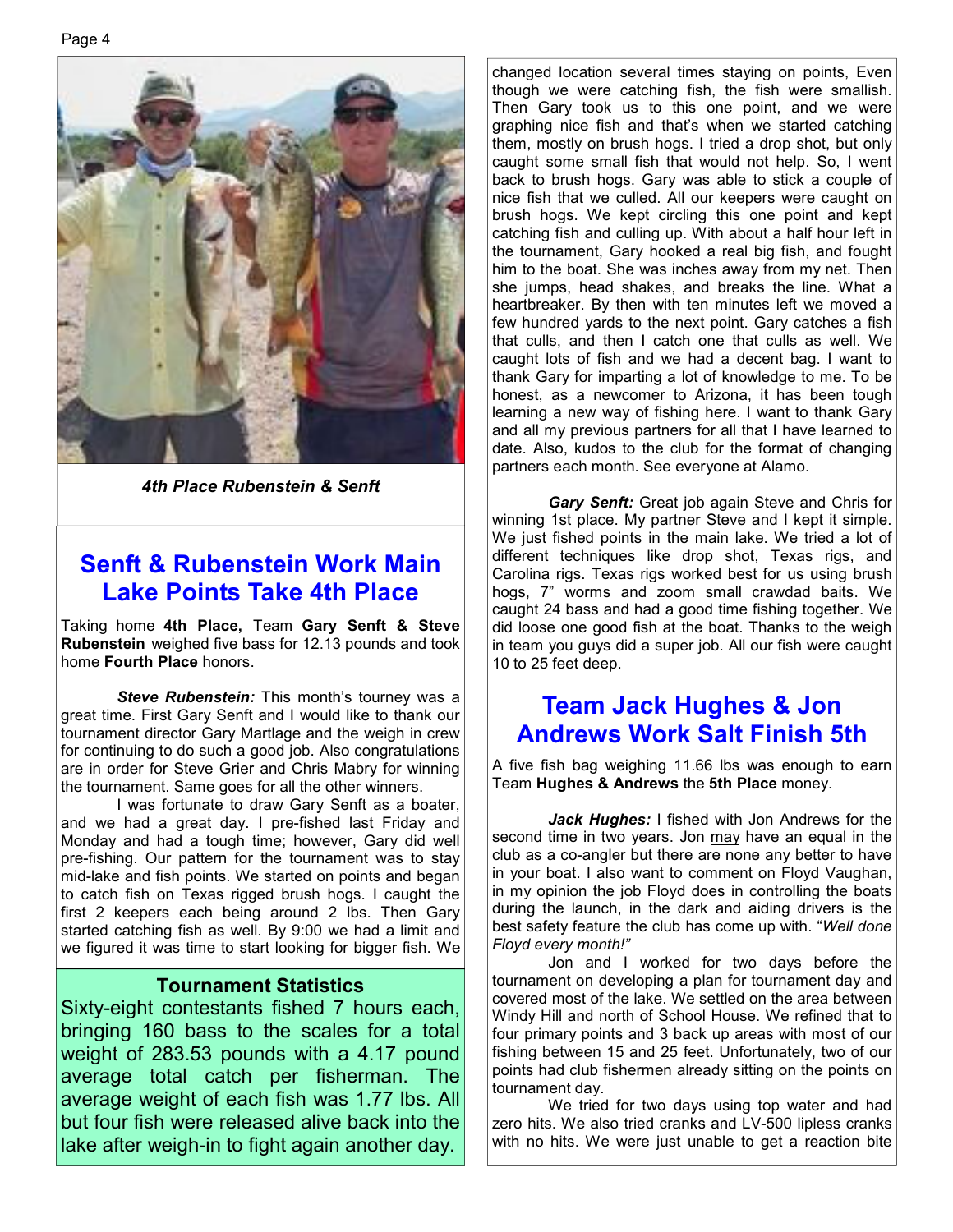going. We decided our best chance was shaky heads, Texas rig worms and drop shot and they became our main stay for tournament day. We caught as a team somewhere between 40 and 50 bass on tournament day and Jon spent a lot of time with the balance beam upgrading by ounces most of the time which cost him valuable fishing time, but he never complained. We had 5 fish in the boat 17 minutes after we were released at dawn. Jon landed our biggest fish, 3.47 lbs. on a Texas Rig Senko Morning Dawn, and said "Let's see if I can get his big brother". Several casts later he hooked up to a toad and it took him a while to get it to the boat and when it was close, but not close enough to net, it headed for the bottom making his drag sing. He worked it back to the boat and just before it was close enough to net the fish broke off. That fish was well above 5 pounds and closer to six. Jeff was upset for about 30 seconds then picked up another rod saying I'll get his twin brother, he tried but was unsuccessful.

 Our primary color's for all worms was June Bug and Morning Dawn for Senko's or 7 inch Zoom ribbon tail worms. Drop shot was Robo worms, 4 inch fat, Prism Shad and Morning Dawn.

 Gary Martlage as usual ran a great tournament and had a well-trained Weigh-in crew.

Jon Andrews: I fished with Jack Hughes who had put in some serious prefishing time on the water and promised me he had some spots with good fish on them. Turns out he didn't fib. We had about a 9 pound limit in the livewell in maybe 15 minutes. Jack did most of the early work and I just acted as the net man. I was able to get our biggest fish early on a 7 inch ribbon tail worm on a point near deep water. We moved around but ended up where we started on the main lake and upgraded late in



**5th Place Andrews & Hughes** 



*6th Place Moore & Hilland* 

the day. I would like to thank Jack for all the prefishing he did, which absolutely contributed to our success.

### **Team Hilland & Moore Fish Windy Hill Area Win 6th Place**

Team **John Hilland & Doug Moore** weighed five bass for 11.47 pounds and took home **6th Place**. Thanks to John's 5.11 lb bass the team also won the **5 lb Pot.**

*Doug Moore:* First of all, congratulations to Steve and Chris on their  $1<sup>st</sup>$  Place overall victory - by .04 lb! Additionally, thanks as always to the crew for another great tournament. I had the pleasure of fishing with John Hilland, a highly skilled angler and even better gentleman. John knows Roosevelt well and after fishing together on Tuesday we had an idea of what we were going to try on tournament day.

 After picking up a couple of small fish early on a popper and a crankbait, we moved to the bank near Windy Hill and found some success. I caught a handful of small fish on a drop shot while John went to work with his jig. We had a pretty small limit until John hooked that 5.11 lber. He picked up another nice upgrade a little later and we had our bag for the day. It was a great day on the water!

### **Randy Gray & Ingo Moura Cull Up To Win 7th Place**

Team **Gray & Moura** weighed five bass for 11.05 pounds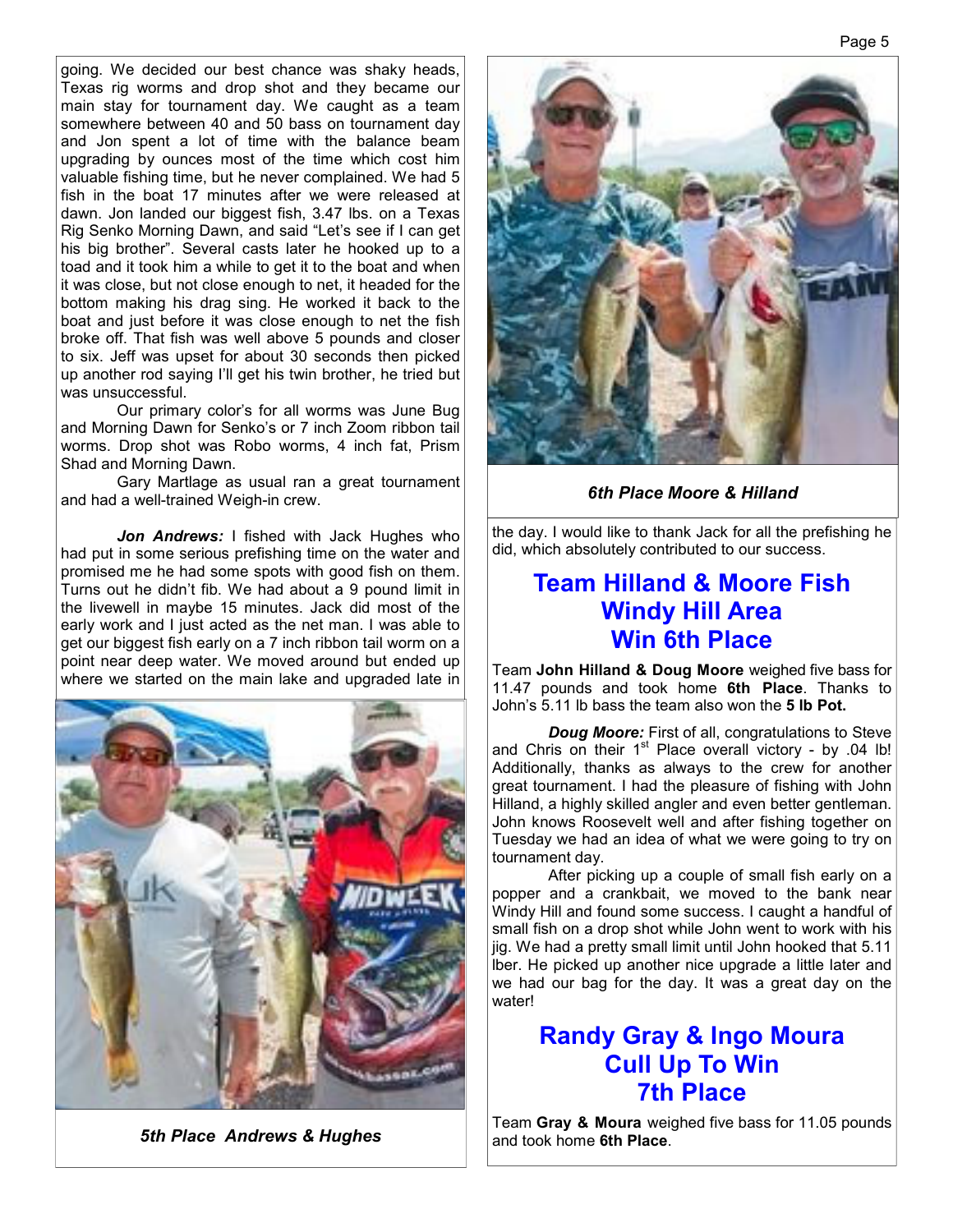*Ingo Moura:* It was nice to see everyone again, I was out for a few months and it turns out several other guys were as well. It was great to see all the new faces, and seeing our club growing in numbers. Thanks for the weigh-in crew and all the organizer's time and efforts; you are awesome! I really like the new set-up for picture taking, it makes it less awkward and there are fewer fish flopping around the ground.

 I had the pleasure to pair up with Randall Gray, a seasoned fisherman and a local on the lake. However, the bite Randy had for us was an afternoon bite, and days before the tourney, mornings were slow. We poked around on Tuesday and found 1-2 small fish every spot we checked, so we knew we were planning on running and gunning and trying other areas on the tournament day. It turned out the bite was on at the first spot we checked, on a point in 18 feet of water, and we had our limit before 6:30 with 5 "rats". Fortunately after that, every few fish got a little bigger so we kept culling, we must of culled 15 times or so and I kept real busy in the back of the boat. We moved once, but quickly went back to our original spot and picked up a couple of 2 pounders. We knew we needed a kicker but that didn't happen. However, the 2 pounders we had caught felt like kickers at that point. We must of each caught 25 fish and ended up weighing-in 10.98 pounds. Considering the rats we went through, we were very satisfied with what we ended up with in our bag. We used dropshots, Texas rigs, flick shake, and Wacky Senkos.

 Thanks to Randall Gray for all his hospitality; I had a fantastic weekend, learned a trick or two and I hope everyone can say the same. See ya'll at Alamo next month.

 *Randy Gray:* Kudos to the weigh in team volunteers. A great club is one that makes it go smooth



*8th Place Pikul & Medina*

and easy, that's you guys. I fished with Ingo Moura and had a great time. We are never too experienced to learn and I got schooled with whacky Senkos. I am going to work that method a lot in the future. It seemed that for this tournament the best approach was to have confidence in where you were and stick it out. That's what we did on one point with Senkos and drop shot. We caught more fish then we could count and got a nice bag, just didn't get the kicker. Fish seemed to be located at about the 18 foot level.

### **Team Pikul & Medina Fish Main Lake Points To Win 8th Place**

Team **Ron Pikul & Tony Medina** weighed five bass for 10.98 pounds and took home **8th Place**.

*Ron Pikul:* Congrats to the top teams. Tony Medina and I fished and really covered a lot of water from Windy Hill launch west to Cholla, working main lake points. Drop Shot was the consistent pattern for us. Baby brush hogs and prism shad small curly tailed worms worked best. I had great fun and I am looking forward to Alamo next month.

*Tony Medina*: The fishing was typical Roosevelt; pretty fair early in the day on cranks, Senkos and drop shots. We pretty much ran the lake and came back to spots we fished earlier and culled out all our smaller fish. I am looking forward to fishing Alamo next month.

# **David Brakefield & Mark Durben Fish Brush To Win 1st Place Big Bass**

Team **Brakefield & Durben** weighed five bass for 11.47 pounds and took home **10th Place**. Thanks to Mark's 4.10 lb bass the team won the **1st Big Bass prize money.** 

*Mark Durben:* Congrats to Steve & Chris for winning the tournament overall, and to John & Doug for winning the 5lb pot.

 David Brakefield and I didn't get a chance to prefish but David had some spots on the Tonto end of the lake he likes to fish and that is what we did. At the second spot I threw a natural shad Senko wacky style behind some brush and hooked up with the  $1<sup>st</sup>$  place 4.1 pound big bass. David got it into the net just as it came unhooked. It's always fun to fish with David; this is the second time this year we drew each other at Roosevelt.

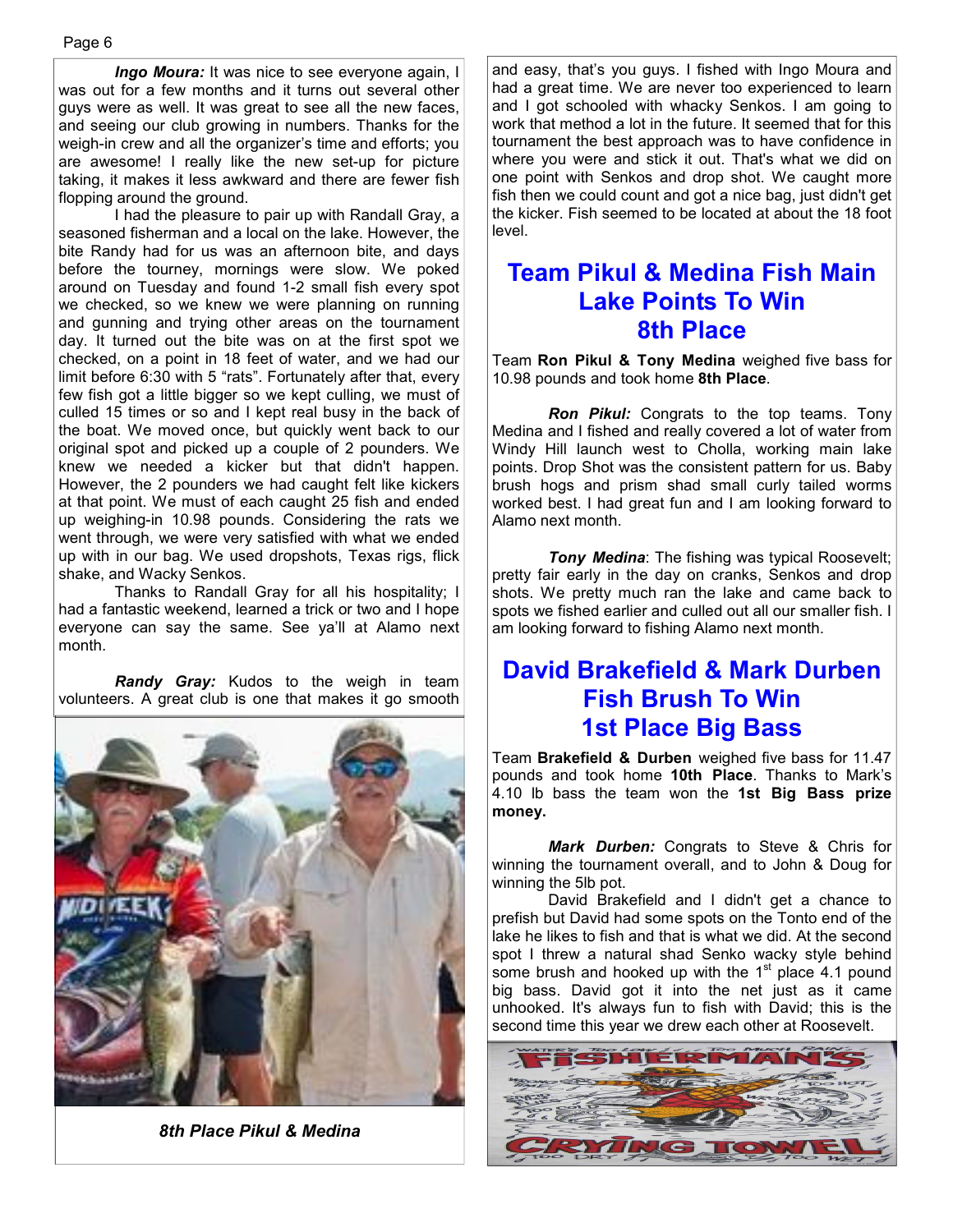

**1BB Brakefield & Durben** 

### **Goon Fish Prize Won By Team Greg Utton & Mike Bloxam With 3.45 lb Catfish**

Thanks to **Mike Bloxam's** 3.45 lb Catfish, Team Greg Utton & Mike Bloxam took home the Goon Fish prize of \$100.

**Mike Bloxam:** My partner was Greg Utton and I really enjoyed fishing with Greg, he is a good guy. Greg did everything he could putting us on various types of structure and we threw everything in our bags. But unfortunately it just wasn't our day. The Goon Fish I caught was in a cove on the Tonto end. This cut was a great spot on Monday and produced some nice fish on a 3/8 oz football head jig with a 4 inch chigger craw trailer.

We pulled into this cut and on the second cast I got a nice hit and a good fight. The fish didn't act like a channel cat but when we got it to the boat we saw what we had caught with a feeling of disappointment until we remembered the Goon Fish prize. The cut didn't produce any bass. So we moved on to many more spots.

 Thanks to the MBA and the weigh-in volunteers for putting on another enjoyable tournament.





#### **Weighing-In**  *By Gary Martlage*  **Tournament Director**

 Congrats to the winners of the Roosevelt tournament. Steve Grier and Chris Mabry boated 13.33 lbs, good enough to take home 1st Place honors. On top of their winnings, they also collected over \$600 in Side Pot money. Not a bad payday.

 As tournament director, I really appreciate all the volunteers at the weigh-in site. Rusty Murdock really came through with the easy-up shade, and helped out the squad while they weighed the fish. Newcomer, Doyle Wofford, helped out and everything went very smooth for a HOT day on Lake Roosevelt. I heard of some floating fish at the ramp, but by the time I put my boat back in the water, all fish seemed to survive.

 We have had conflicting reports about ALAMO cancelling the reservations, due to park maintenance. As of this writing, they have not reinstated any reservations, so if you need to reserve a camp site please do so soon. We do know we have the Group Use 'A' area reserved for Sunday October 17th through Wednesday October 20th.

See you all at ALAMO in October!

Photo Scrapbook - Photo Scrapbook - **Lake Roosevelt**– Sep 15, 2021 – Sep 15, 2021 2021